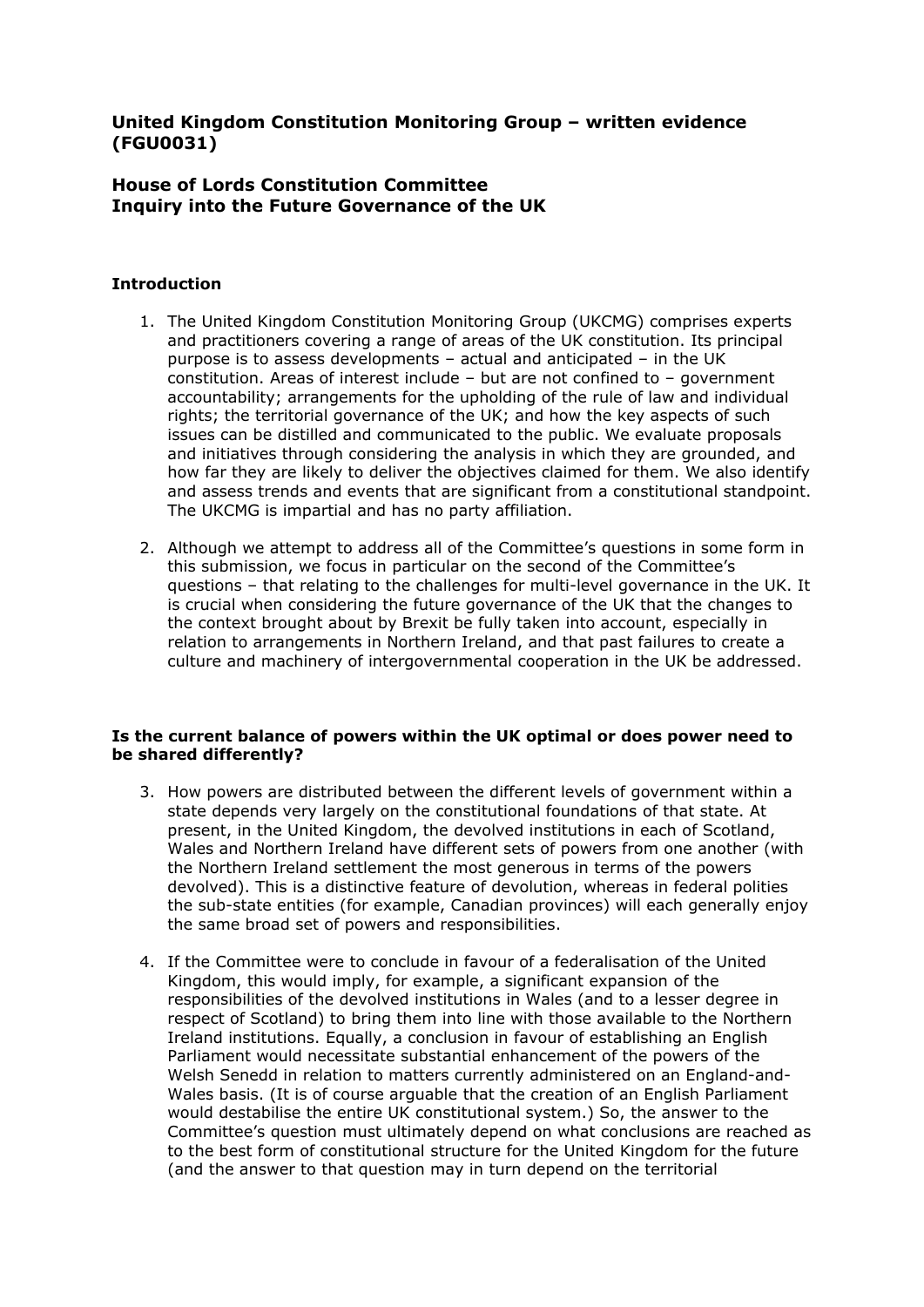composition of the UK itself: will it in future consist of four, three or two entities?).

- 5. Assuming however for present purposes that there will be no change in the general character of devolution within a four-territory UK, there will continue to be differentiation in the sets of powers to be made available to each of Scotland, Wales and Northern Ireland. We do not argue here for identical devolution settlements, but any differences between the settlements should be capable of rational (rather than purely historical or purely political) justification. It is not necessarily clear that the current distribution of powers meets this test in all cases. This said, it is crucial that the particularity of governance arrangements and devolved powers in Northern Ireland be understood in relation to the importance of the 1998 Good Friday/Belfast Agreement.
- 6. So far as Wales is concerned, the 'England and Wales' paradigm in the administration of justice, which survives notwithstanding the advent of Welsh legislative devolution, does not serve the people of Wales well, as the comprehensive report of a Commission chaired by Lord Thomas of Cwmgiedd (a member of our Group) has demonstrated, and there is a strong case for the devolution of responsibilities for policing and justice equivalent to the arrangements for each of Scotland and Northern Ireland. The post-Brexit context may also necessitate reconsideration of the distribution of powers within the UK, for example in relation to the interaction between UK Government-administered immigration policy and labour market policies for which the devolved administrations are responsible.

## **What are the current challenges for multi-level governance in the UK and how can these be addressed?**

## *Culture and machinery of intergovernmental cooperation*

- 7. The absence of a culture of intergovernmental cooperation within the UK presents a serious challenge for effective multi-level governance. It is a valid criticism of those who established devolution that they paid more attention to the creation of separate political and governmental institutions for the various devolved territories than to putting in place effective machinery to enable the institutions to work effectively together on matters of mutual interest. More recently, this lack of effective intergovernmental machinery may have been exacerbated by the transformation of Unionism from a nuanced governmental practice to an assertive and frequently-articulated ideology which disputes the claims of the devolved institutions to have exclusive, or even primary, responsibility for administration of their territories' interests, and which therefore may not be eligible for a partnership relationship with the UK Government on the basis of parity of esteem.
- 8. In this low-trust environment, it is difficult to identify ways of improving the situation. Much will depend on exactly how the reforms proposed by Lord Dunlop in his recently-published report are given effect; will they gain the whole-hearted support, both in substance and in public political commitment, of the UK Government at its most senior levels?
- 9. A recent paper, 'Union at the Crossroads: Can the British state handle the challenges of devolution?' (2021), co-authored by Professor Michael Kenny, a member of the Group, recommends that consultation and engagement between the UK and devolved governments be embedded far more deeply into both the culture and machinery of the British state. In particular, the report suggests that: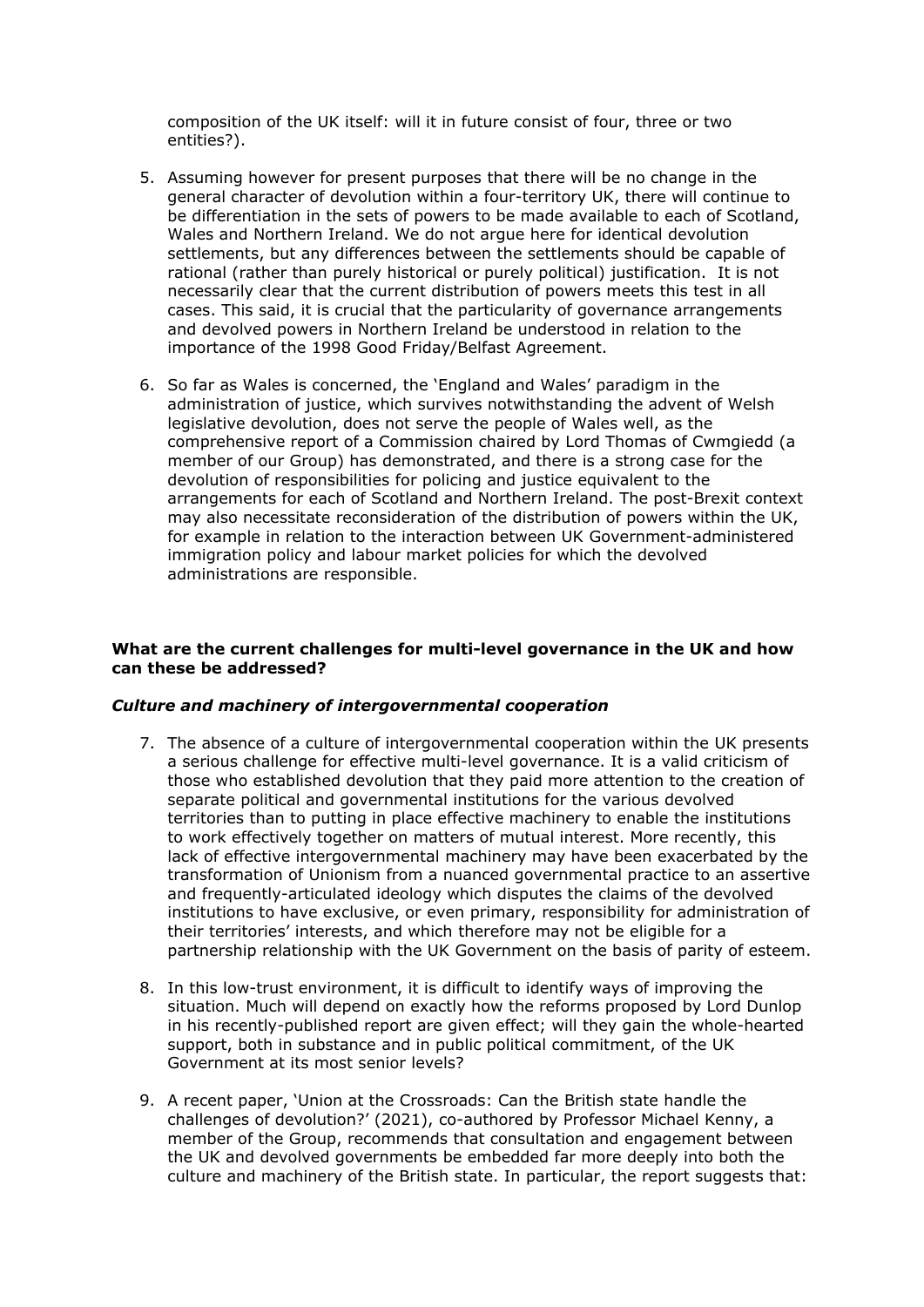the UK government should engage with the devolved administrations as early in the process as possible when developing policies that will impact on devolved responsibilities and interests; reform to the Joint Ministerial Committee should be prioritised by governments across the UK; and Whitehall civil servants should be incentivised to learn about the territorial constitution and gain experience outside Whitehall, either in devolved or local government. When considering the subject of intergovernmental relations as approached by the centre, the Committee may want to have regard to the report's historical analysis and recommendations.

# *The Good Friday/Belfast Agreement, Northern Ireland Protocol and post-Brexit legal environment*

- 10. Furthermore, it is vitally important that the challenges for multi-level governance (MLG) in the UK are conceptualised and understood in light of the structures of MLG that are established by the 1998 Good Friday/Belfast Agreement. These are across three strands: power-sharing within Northern Ireland, north/south cooperation on the island of Ireland, and British-Irish cooperation. Strands 2 and 3 mean that there is an explicitly 'international' dimension to multi-level governance within the UK. The 1998 Agreement states that 'all of the institutional and constitutional arrangements' in effect across all three strands are 'interlocking and interdependent'. This interdependency must be borne in mind when considering the future of MLG in the UK.
- 11. The UK's withdrawal from the EU has changed the conditions and the dynamics for multi-level governance in the UK, not least in what it means for Northern Ireland. In and of itself, Strand 3 is changed given that the UK and Ireland are no longer 'partners in the European Union'. This means a new context for the work of the British Irish Council (not to mention British Irish Parliamentary Assembly). The conditions for Strand 2 have also changed, given that it is now cooperation across an external border of the EU.
- 12. This is notwithstanding the terms of the Protocol on Ireland/Northern Ireland in the Withdrawal Agreement. Article 11 of the Protocol charges the UK-EU Joint Committee with 'keeping under constant review the extent to which the implementation and application of this Protocol maintains the necessary conditions for North-South cooperation' (Article 11ii). However, (with the exception of the Single Electricity Market) there is no accompanying Annex or even explanatory memorandum on how the conditions 'necessary' for North-South cooperation will be measured, let alone maintained.
- 13. Post-Brexit there is now also another very important 'international' dimension for multi-level governance within the UK that poses new challenges and needs to be accommodated. The Protocol on Ireland/Northern Ireland in the Withdrawal Agreement Northern Ireland is dynamically aligned to a substantive portion of the EU acquis. This means that its statute book will have to adjust as the legal instruments incorporated into the Protocol are updated and amended at EU level. The EU is to inform the UK of such proposals through the Joint Consultative Working Group (which currently appears to exist in name only). How Northern Ireland officials and elected representatives can scrutinise these and inform the UK's response to them, let alone the process by which they will be incorporated into NI law, is still to be seen.
- 14. One challenge for MLG relates to the politics around the Protocol. UK authorities are responsible for implementing the provisions of EU law that apply to Northern Ireland through the Protocol (Art 12ii). The EU Withdrawal Agreement Act (2020)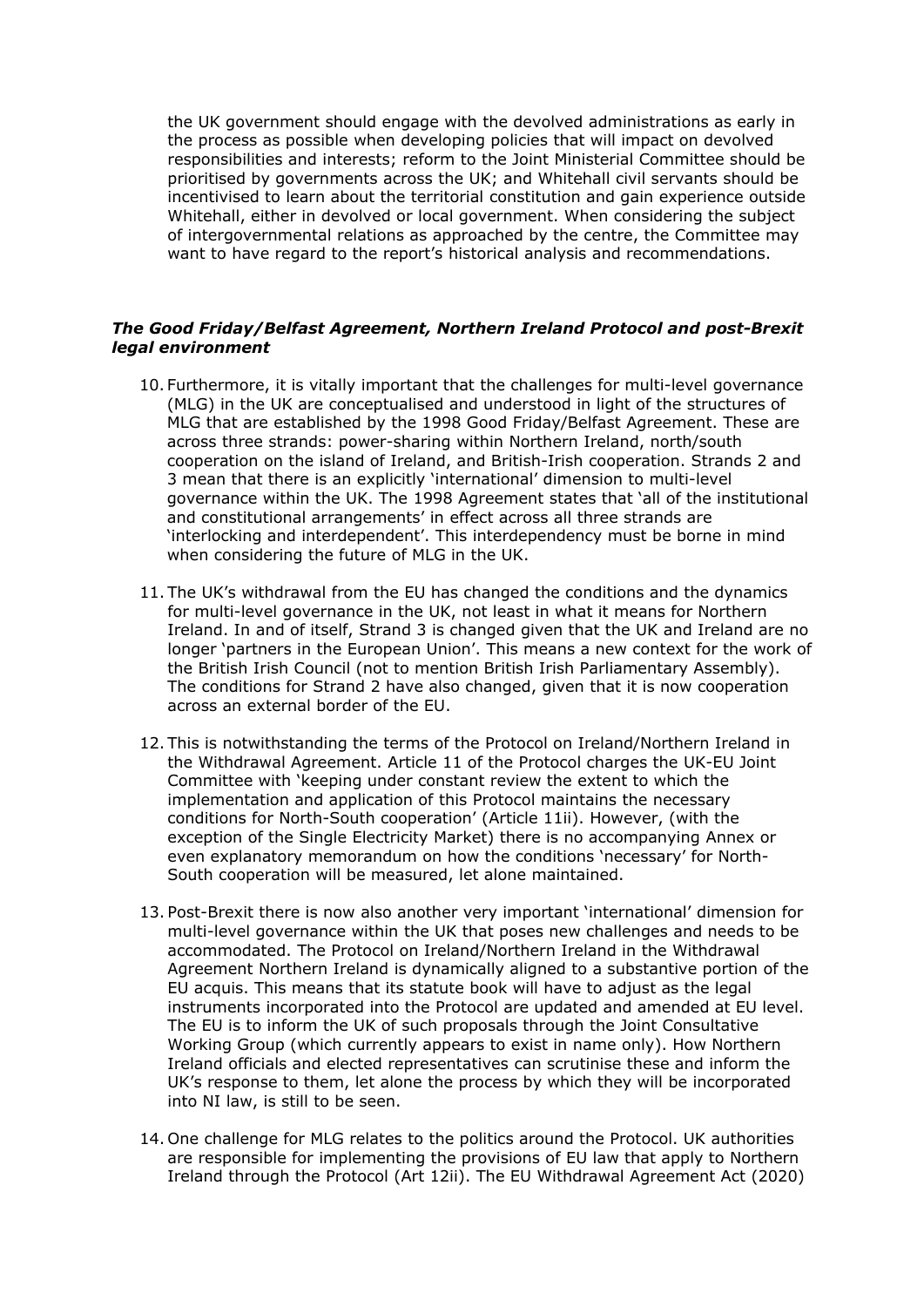states that a UK Minister or a devolved authority, including a Northern Ireland Executive Minister, 'either acting alone or jointly', may make regulations to give effect to the Protocol. (Sections 21 and 22). What this means in practice is unclear. Also unclear is the matter of what will happen if NI Ministers are unwilling or unable to make regulations necessary to implement the Protocol, or if the Assembly chooses either to annul or not to approve any such regulations that are made. The potential for Stormont/Westminster tensions is evident.

15. In sum, the legal environment for multi-level governance in the UK has changed post-Brexit and post-Protocol. In particular, the legislation that will apply, and the ways it will come to apply in Northern Ireland, will be different in the future. The challenge for policymakers in Northern Ireland has become more complicated. They will increasingly have to consider the possible implications of legislation coming from the UK and EU for its devolved competence, for North-South, and East-West integration and cooperation. And, even where they have no means of shaping the legislation itself, NI policymakers will have to seek to manage its consequences.

#### **Should there be a greater degree of devolution within England and, if so, how should these arrangements relate to the UK as a whole?**

- 16. If devolution in this question means something approximating to what Scotland and Wales currently enjoy, then we doubt whether there is sufficient shared identity to sustain it in the regions of England (as illustrated in the case of the North East, when the option of a devolved assembly was defeated in a referendum in 2004). On a much more limited scale, alongside the arrangements in London, metro-mayors have offered some benefits and gained support in some areas. Their powers are, however, circumscribed, both by Ministers and Whitehall and by local authorities in their area. These are essentially city/urban solutions introduced on a piecemeal basis and covering (including London) some 40% of the population of England. A consistent form of sub-national government is needed which includes a model for county areas.
- 17. We would not, at least initially, see such a development as necessitating institutional change at the UK level (unless this took the form, as some have suggested, of the creation of a new Upper House of Parliament for the nations and regions). It would however probably lead to the establishment of new associations of local political leaders within England, and this might in time result in new pragmatic relationships being established between these and the devolved administrations in Scotland and Wales.

#### **How well understood in its constituent parts is the UK's common purpose and the collective provision it makes? And what impact does this have on democratic accountability?**

18. In our view, the absence of any authoritative statement on the nature of the United Kingdom, whether in the form of a constitutional document or a policy declaration by the UK Government (notwithstanding its commitment to the House of Commons Public Administration and Constitutional Affairs Committee (PACAC) in 2018 to produce one), makes it unsurprising that public understanding of the Union's common purpose, and the collective provision it makes, is generally poor. This is exacerbated by the fact that the UK Government acts for the UK as a whole in certain matters, but only in respect of England in others. UK Ministers'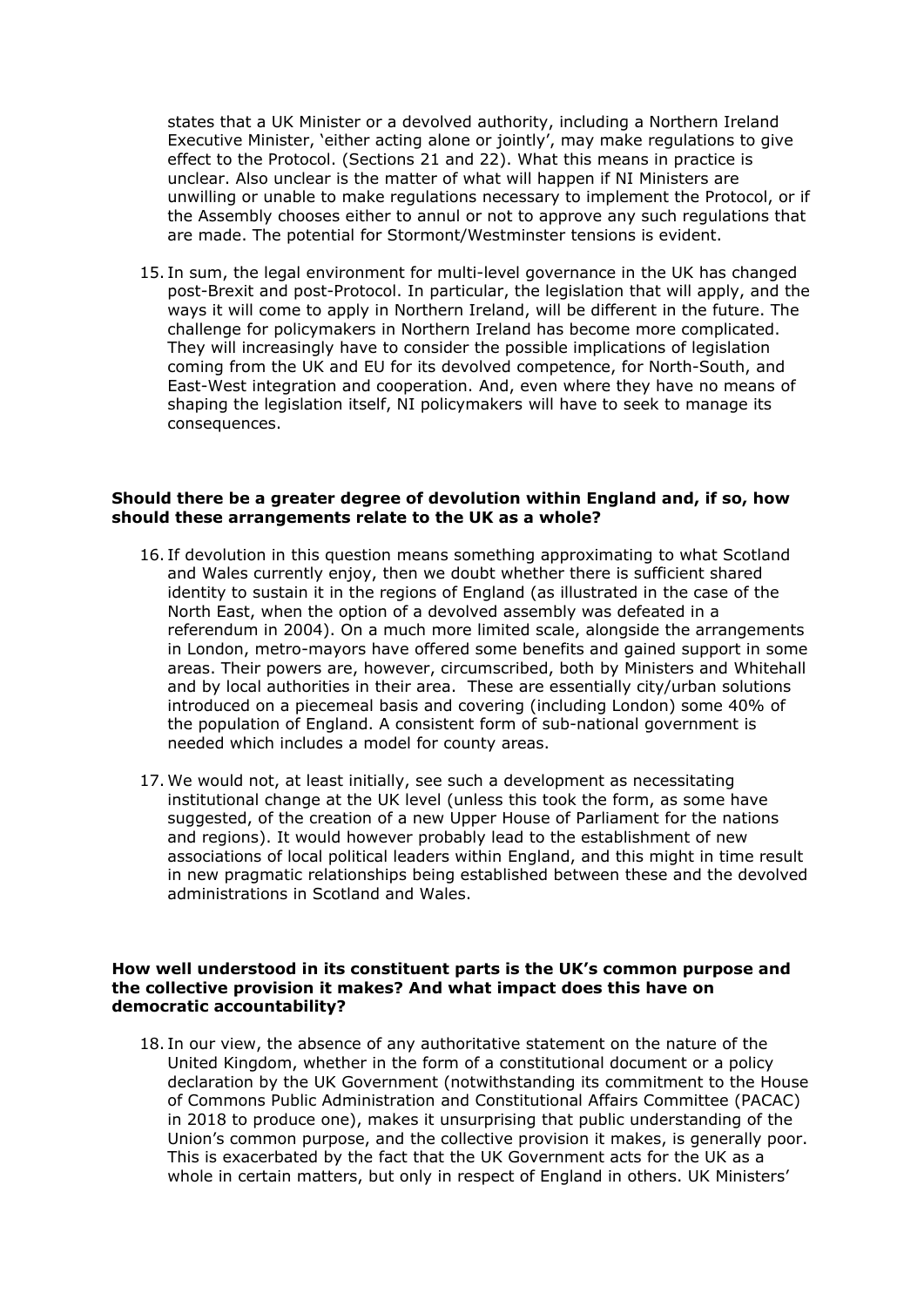apparent unwillingness or inability (which is replicated in the media) to explain exactly for which territory or territories they are announcing new policy or taking action only adds to the general lack of understanding.

19.Accountability is inevitably damaged by this. The current arrangements make all too easy the 'buck-passing' of responsibility between levels of government for failures in performance. More fundamentally, if the public has only a limited understanding of which institutions, and politicians, are responsible for what public provision, how can those politicians properly be held to account for the decisions they have taken?

### **How can the constitutional arrangements regarding the governance of the UK be made more coherent and accessible, or should the overall structure be revisited?**

20.Reforms of the current system of devolution could be brought forward to address some of the current difficulties and create greater coherence; in this context, the Committee might want to consider the proposals in the Welsh Government's policy document 'Reforming our Union' (2019). But it would be unrealistic to think that reforms of this nature (which effectively take devolution as a given and seek to make it more able to operate in a Union of co-operation between governments and legislatures across the UK) would be likely to enhance the accessibility of our constitutional arrangements and build greater public understanding of the nature of the UK. The UK tradition of treating constitutional issues primarily as matters for negotiation among political elites does not allow either for significant public input or for education in constitutional fundamentals to create greater public understanding. Only a radical reform, based on a wide-ranging (and continuing) engagement with the public on constitutional issues could begin to address this situation.

## **How effective are the current funding arrangements for the UK and to what constitutional implications do they give rise?**

- 21.An answer to this question depends on what criteria of effectiveness are adopted. The Barnett Formula, which governs the allocation of resources to the devolved institutions based on changes to public spending in England, operates effectively in the sense of limiting the number of disagreements between central government and the devolved administrations, but is at the same time widely acknowledged to produce unjust outcomes as between the different administrations: is this 'effectiveness'? Furthermore, the Treasury can 'sidestep' the operation of the Barnett Formula when it is convenient to do so; a well-known recent example is the allocation after the 2017 General Election of additional resources to Northern Ireland on devolved matters without making equivalent new allocations to Scotland and Wales. The designation of the HS2 development as an 'England and Wales' project (even though HS2 goes nowhere near Wales), meaning that no consequential additional funding goes to Wales in respect of the relevant England-only expenditure, is another illustration of the arbitrary and perverse consequences of the present arrangements.
- 22.Recent developments relating to the powers contained in the UK Internal Market Act further demonstrate this point (and the adoption of a more 'muscular' form of Unionism by the present Government). The Treasury announced in February that the "levelling up fund" would be UK-wide and administered centrally. As initially